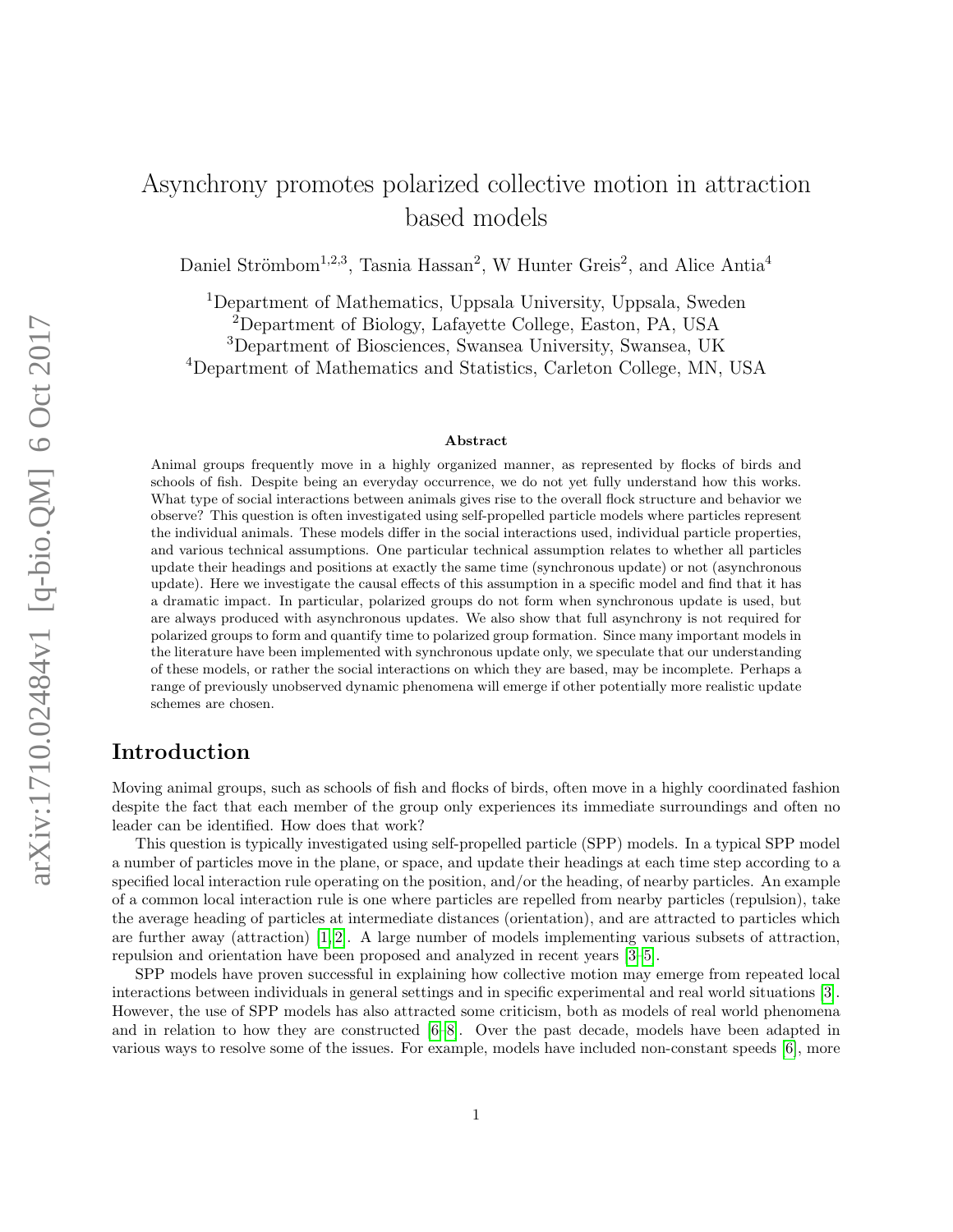realistic neighbor detection [\[9](#page-6-6)[–11\]](#page-6-7), asynchronous updates [\[12,](#page-6-8) [13\]](#page-6-9), more realistic visual system [\[14\]](#page-6-10), leaders and shepherds [\[15](#page-6-11)[–17\]](#page-7-0), explicit environmental and social coupling [\[18\]](#page-7-1), and much more.

Although other specific concerns are outlined in [\[6–](#page-6-4)[8\]](#page-6-5) most that have been addressed focus on improving the models by making some aspect of the individual particles more realistic. What about more low-level assumptions and choices? For example, regardless of how sophisticated the individuals and the social interactions between them are, all SPP models must include instructions for how to update particle headings and positions. One option is to update all particle positions and headings at exactly the same time (synchronous update), or use some type of asynchronous update scheme where particles may update their headings and positions at different times. This issue has been thoroughly investigated in related fields and shown to be important. For example in robotics [\[19–](#page-7-2)[22\]](#page-7-3) and cellular automata [\[23–](#page-7-4)[27\]](#page-7-5). In particular, direct comparison of asychronous and synchronous versions of particular cellular automata show that asynchronous update tend to increase the stability of the automaton, see [\[26\]](#page-7-6) for an overview.

Direct comparisons of this type are largely absent from the SPP model literature, and in most models it is assumed that all particles calculate and update their headings synchronously. This assumption has been questioned by several authors and some have chosen to implement asynchronous update schemes [\[12,](#page-6-8) [13,](#page-6-9) [28\]](#page-7-7). These studies have revealed that implementing an asynchronous update scheme allows for some previously elusive empirical observations to be reproduced by SPP models. In particular, speed distributions in fish schools [\[12\]](#page-6-8) and interactions of a topological nature consistent with those observed in starling flocks [\[28\]](#page-7-7). However, despite these particular empirically motivated findings, systematic direct comparisons of various update schemes in standard SPP models have not been conducted, and it is still largely unknown what effects the choice of update scheme may have on models of this type. From a mathematical/computational point of view this choice may well have a dramatic effect. Potentially in a way similar to other well documented choices made in model construction. For example, discrete-continuous and spatial-nonspatial [\[29\]](#page-7-8). On the other hand, many seemingly different SPP models produce very similar behavior at the collective level [\[3,](#page-6-2)[30\]](#page-7-9). This suggests that perhaps these models are more robust to changes in underlying assumptions and detailed implementation choices than more traditional dynamical systems.

Here we compare the effect of implementing the synchronous and a particular asynchronous update scheme in the simplest SPP model known to produce the three standard groups (polarized groups, mills, and swarms), the local attraction model (LAM) [\[13\]](#page-6-9). If this choice has an effect on this model it is likely to have an effect on more sophisticated models, and as much of our current understanding of collective motion in moving animal groups is based on SPP models, this would be a valuable insight.

## Model and Simulations

In its simplest form, the LAM is a self-propelled particle model in which  $N$  particles move at constant speed in two dimensions and interact via local attraction only. See Fig 1A. In every time step, each particle calculates the position of the local center of mass (LCM) of all particles within a distance of R from it. The particles new heading  $(\bar{D}_{t+1})$  is a linear combination of the normalized direction toward the local center of mass  $(\hat{C}_t)$  and its previous direction  $(\hat{D}_t)$ . The parameter c specifies the relative strength of attraction to the local center of mass, and the parameter  $d$  the relative tendency to proceed in the previous direction. The particle will then move a distance of  $\delta$  in the direction specified by  $\overline{D}_{t+1}$ . From [\[13\]](#page-6-9) we know that different groups will form depending on if  $c$  is less than, approximately equal to, or larger than  $d$ . More specifically, if  $c \ll d$  polarized groups form (Fig 1Ba). If  $c \approx d$  mills will form (Fig1Bb). If  $c \gg d$  swarms will form (Fig 1Bc). At least it is when an asynchronous update scheme is used.

#### Synchronous and asynchronous update schemes

The synchronous update scheme is the standard updating scheme where all particles calculate their new headings and update their positions at exactly the same time. The asynchronous update scheme chosen here is one in which all the particles update their headings and positions sequentially in each time step, and the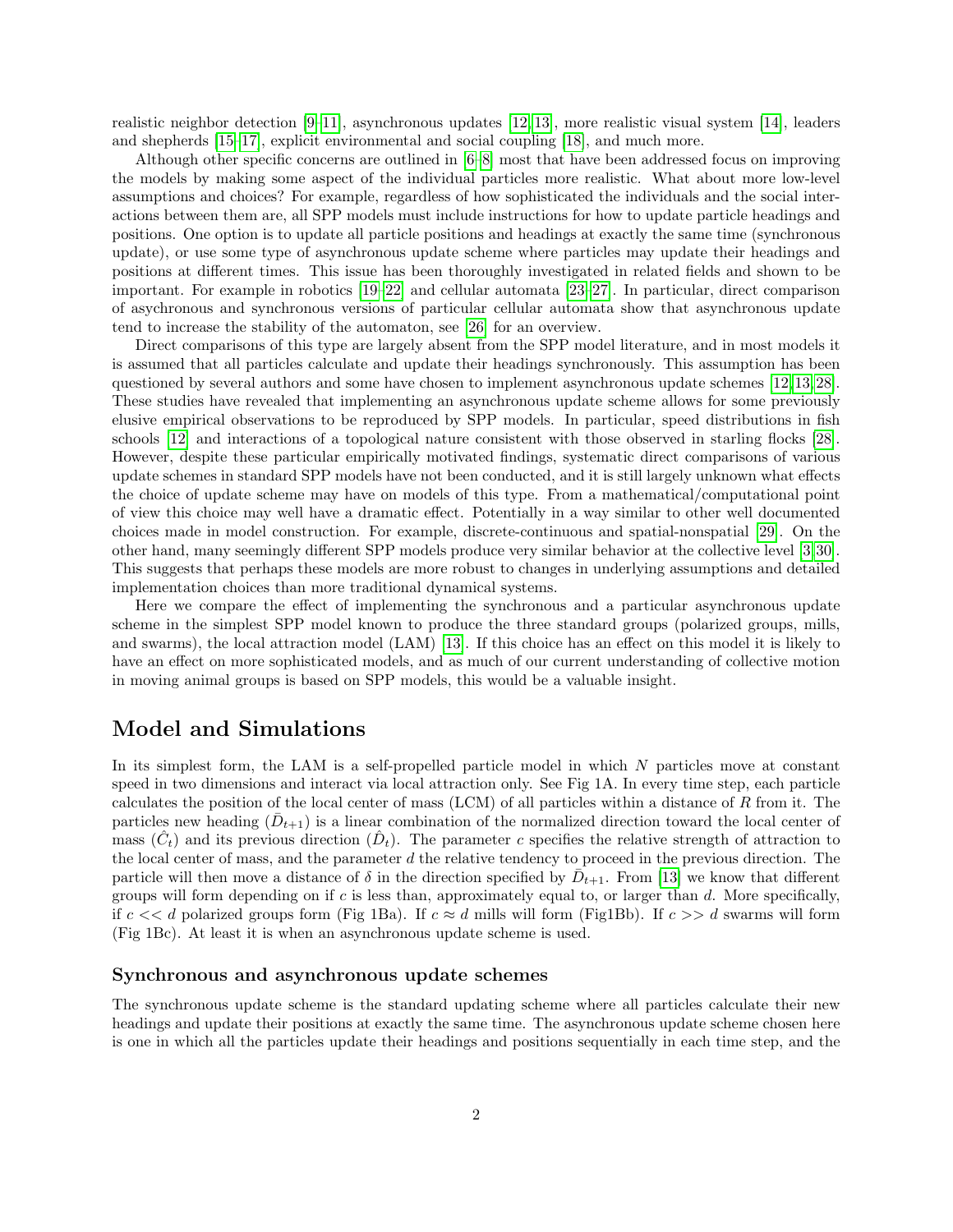

Figure 1: (A) Illustration of how each particle calculates its new heading on each time step. (B) The groups present in the simplest version of the LAM model (Reproduced from [\[13\]](#page-6-9)). (Ba) Polarized group, (Bb) Mill, and (Bc) Swarm.

order in which they do so is randomized from one time step to the next. This particular choice is motivated in the discussion.

#### Simulations

First, we ran 100 simulations for each c from 0.04 to 2 in increments of 0.02 in both the synchronous case and in the asynchronous case. Keeping all other parameters fixed at  $d = 1$ ,  $N = 50$ ,  $R = 4$ ,  $\delta = 0.5$ . Periodic boundary conditions were used and each particle was assigned a random position and heading at the start of each simulation. We measured the polarization ( $\alpha$ ) and scaled size ( $\sigma$ ) of the resulting group and the number of time steps it took for the group to form  $\tau$ . See the Materials and Methods section for more details. The polarization measures the degree to which the N particles are moving in the same direction [\[31\]](#page-7-10). Polarized groups have  $\alpha \approx 1$ , mills have  $\alpha \approx 0$ . Swarms and random configurations have intermediate  $\alpha$  values. Scaled area provides a measure of how much of the available space the group occupies [\[13\]](#page-6-9). If no group formed  $\sigma$  is large ( $\approx$  1), polarized groups have small  $\sigma$ , mills have a value that decreases with c, and swarms have very small  $\sigma$ . Combining these two measures allows us to distinguish between the three groups in Fig 1B and the case when no group has formed. To investigate the formation of polarized groups in more detail we ran a set of simulations containing a mix of  $N_a$  asynchronously updating particles and  $N - N_a$  synchronously updating particles with  $c = 0.1$ . More specifically, we ran 100 simulations for each  $(N, N_a)$ -pair with N from 2 to 102 in increments of 10, and  $N_a$  from 0 to N in increments of 2.

### Results

Depending on the choice of asynchronous or synchronous update alone, the tendency of the model to produce polarized groups (Fig 1Ba) is very different. In Fig 2, we see that for c less than 0.2 there is a dramatic difference between the asynchronous update and synchronous update. In the former, we see the signature of polarized groups (high  $\alpha$ , low  $\sigma$ ) and in the latter, no group (low  $\alpha$ , high  $\sigma$ ). Fig 3 shows the time to polarized group formation for c from 0.04 to 0.18 over 100 simulations in the asynchronous case. We see that the time to formation decreases with c and tend to be less than  $10000$  time steps. Corresponding simulations in the synchronous case with an upper time limit of  $10<sup>8</sup>$  time steps did not produce a single polarized group. Continuing on Fig 2 for  $c$  from just above 0.2 to 1 the asynchronous and synchronous update produce very similar results, this is the mill regime and it appears largely unaffected by the update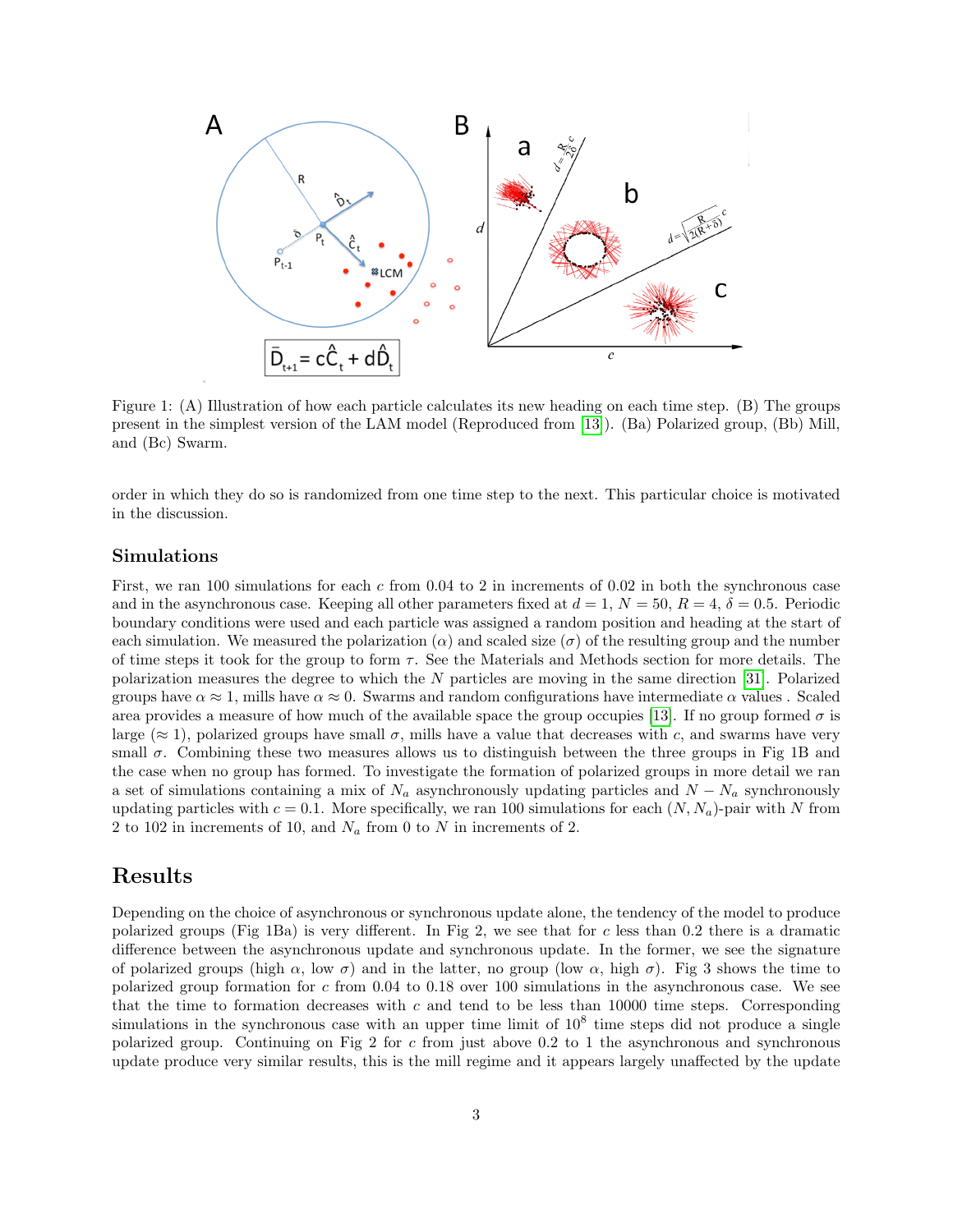scheme choice. For c larger than 1 the asynchronous and synchronous case produce qualitatively different results. In the asynchronous case mills quickly degenerate as c increases above 1 and from then on more or less mobile swarms are produced. In the synchronous case mills are being produced for c larger than 1, only becoming truly degenerate and swarm-like very close to  $c = 2$ .



Figure 2: Mean polarization and scaled size over 100 simulations for each  $c \in [0.04, 2]$  with asynchronous update (top) and synchronous update (bottom).



Figure 3: Time to polarized group formation over 100 simulations for each  $c \in [0.04, 0.18]$  with asynchronous update. The line represents the mean and the bars the standard deviations.

We also established that the production of polarized groups does not require complete asynchrony in updates. Rather a certain proportion of the particles must update asynchronously for polarized groups to form. In fact, as Fig 4 shows, polarized groups realiably form even when a majority of the particles are updating synchronously for groups larger than or equal to 12. At  $N = 102$ , if the proportion of asynchronously updating particles is larger than approximately 1/5, then polarized groups form. We also note that the proportion of asynchronously updating particles required for polarized group formation decreases with N.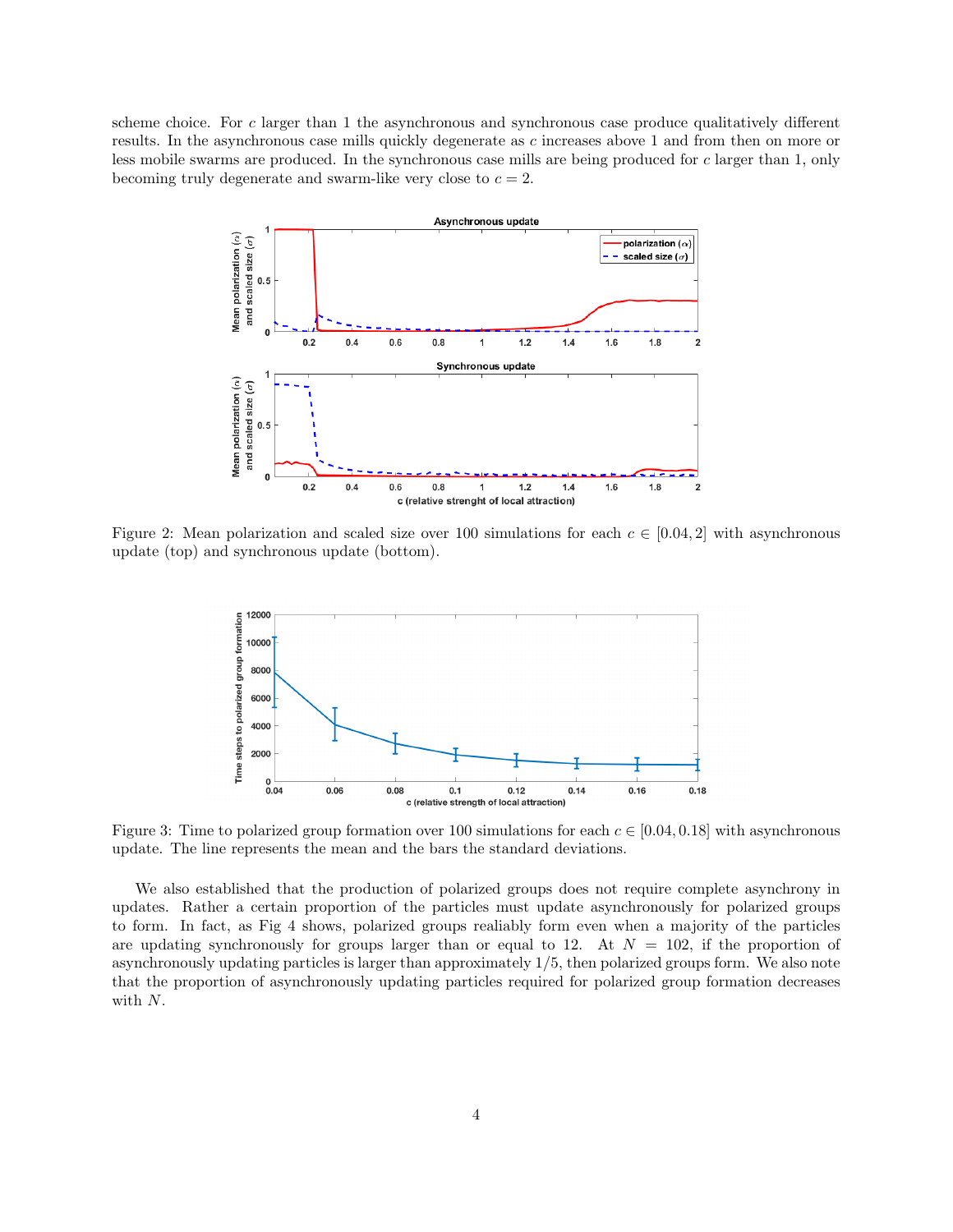

Figure 4: Mean polarization and scaled size over 100 simulations for each  $(N, N_a)$ -pair.

## Discussion

We have shown that the choice between asynchronous and synchronous update has a dramatic effect on the simplest version of the local attraction model. In particular, the formation of polarized groups is inhibited in the synchronous case (Fig 2). Considering that many influential models of collective motion exclusively use synchronous update this suggests that further analysis of these models may reveal previously unseen groups and collective phenomena. Adding to the asynchrony induced speed distribution and topological-like interactions described in [\[12,](#page-6-8)[28\]](#page-7-7). How a model will behave under the local interaction rules alone when other potentially more realistic update schemes are used is largely unknown. Perhaps properties that are rare, or non-existent, in groups generated by standard SPP models, for example the multistability and transition behavior reported in [\[32\]](#page-7-11), are sensitive to choice of updating scheme. In particular, as it appears that the synchronous update may contribute to calm the system down, as exemplified by the swarm phase in our study. In the asynchronous case swarms are more mobile, as indicated by high polarization for large  $c$  in Fig 2 (top). In contrast in the synchronous case the swarms are almost stationary, exhibiting very low polarization for large  $c$  in Fig 2 (bottom).

We also show that polarized groups reliably form in simulations with a mix of asynchronously and synchronously updating particles, and the proportion of asynchronously updating particles required decreases with the total number of particles (Fig 4). Perhaps this may have some relevance to modeling leadership in moving animal groups. At least it does not seem unreasonable that leaders, or informed individuals, would update more asynchronously as they know where to go or what to do, whereas followers may decide to update more synchronously, especially in a quorum decision making type situation.

Despite being criticized, the synchronous update still seems to be the default choice in SPP model construction. We speculate that there are many reasons for this. For example, most well-known models were originally presented in that way and it is more straight forward to obtain a continuum approximation of the model and thus make other analysis tools available. In addition, if one decides to use asynchronous updates, which particular scheme should one choose? The asynchronous update scheme used here, and in part in [\[13\]](#page-6-9), was chosen mainly because it has the same update rate at the time step level as the synchronous update against which it was to be compared, the randomization of update sequence between time steps prevents artefacts arising from a strict persistent update order, and it was easy to implement in a way that allowed for a mix of asynchronously and synchronously updating particles.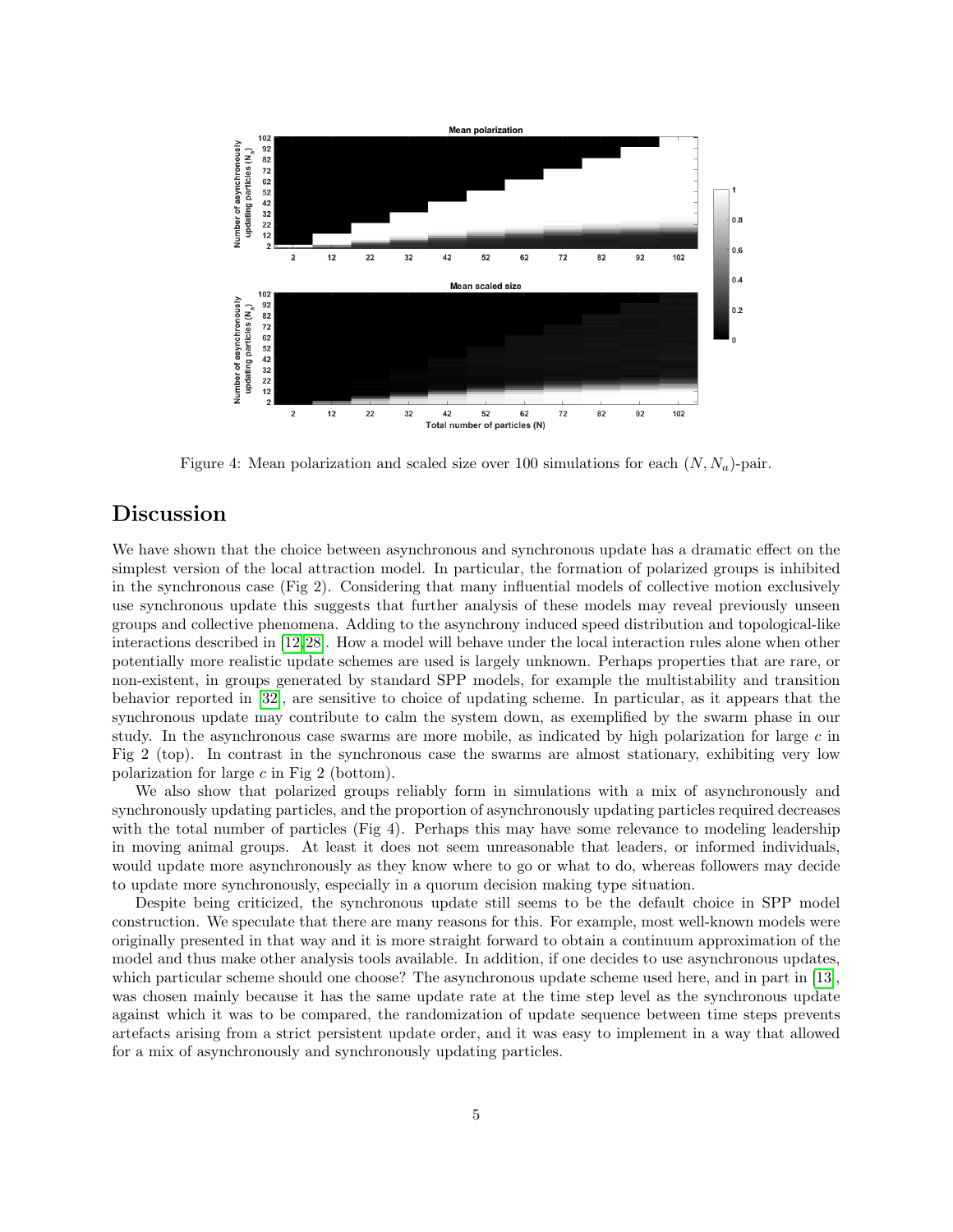It should be emphasized that we are not claiming that the asynchronous update scheme used here is more realistic than the synchronous one against which it was compared. We do claim that this choice in itself may be critically important in the study of collective motion via SPP models. Perhaps, in some situations, it may be as important as the form of the social interaction rule itself, as in our example presented here. Therefore, we suggest that in future theoretical studies of minimal SPP models a variety of different update schemes be explored, presented and compared. In modeling specific experiments, or observations, we suggest using pilot data to estimate the update distribution and use that to inform the update choice selection. It would be very unfortunate if a carefully designed model that has the capacity to reproduce key properties observed in a specific experiment is abandoned, or made more complicated by adding more social interactions or constraints, because an underlying assumption like this one was overlooked.

#### Materials and Methods

#### Calculating polarization and scaled size

The polarization (or alignment)  $\alpha$  of a group of N particles at time t is given by

$$
\alpha = \frac{1}{N} \left| \sum_{i=1}^{N} \hat{D}_{i,t} \right|,
$$

where  $\hat{D}_{i,t}$  is the normalized heading of particle i at time t. It measures the degree to which the particles in the group are moving in the same direction.

The scaled size  $\sigma$  of a group of N particles distributed on a square of side length L at time t is given by

$$
\sigma = \frac{(max(P_x) - min(P_x))(max(P_y) - min(P_y))}{L^2},
$$

where  $P_x$  is the set of x-coordinates, and  $P_y$  is the set of y-coordinates, of the particles on the square at time t. It measures the area of the smallest square enclosing all particles relative to the area of the whole square, and thus provide an estimate of how much of the available space the group of particles occupy at a certain time [\[13\]](#page-6-9). Note that when periodic boundary conditions are used the above formula alone is not sufficient to determine the area of the smallest square enclosing all the particles. Because the smallest square may extend over one, or both, boundaries. We deal with this is by calculating the area over all possible boundary crossing cases and then take the minimum.

#### Termination conditions for simulations

A simulation will terminate when the maximum time T is reached, or when a specific group type has been identified. In this article  $T = 15000$  timesteps, except when investigating polarized group formation in the synchronous case in where it is set to  $T = 10^8$ . To save time a simulation may terminate before the maximum time is reached if a certain group has formed early. This is determined by continuously measuring  $\alpha$  and  $\sigma$ throughout the simulation and comparing them to values associated with known groups. More specifically, if over 50 consecutive timesteps  $\sigma < 0.01$  a cohesive group has formed, it can be either a mill, swarm or polarized group and its  $\alpha$  value will inform us about which it is. In particular, if  $\alpha > 0.995$  a polarized group has formed. This allows us to detect most quickly forming groups, except larger mills, so the following additional termination criteria was introduced to detect these. If over 50 consecutive timesteps  $\alpha < 0.02$  and  $0.01 < \sigma < 0.25$  a larger mill has been detected. Once a simulation has terminated, either by reaching the maximum time or terminating early as previously described, the following measurements are returned. The mean of  $\alpha$  and  $\sigma$  over the last 50 steps of the simulation, and the number of time steps until the simulation terminated  $\tau$ .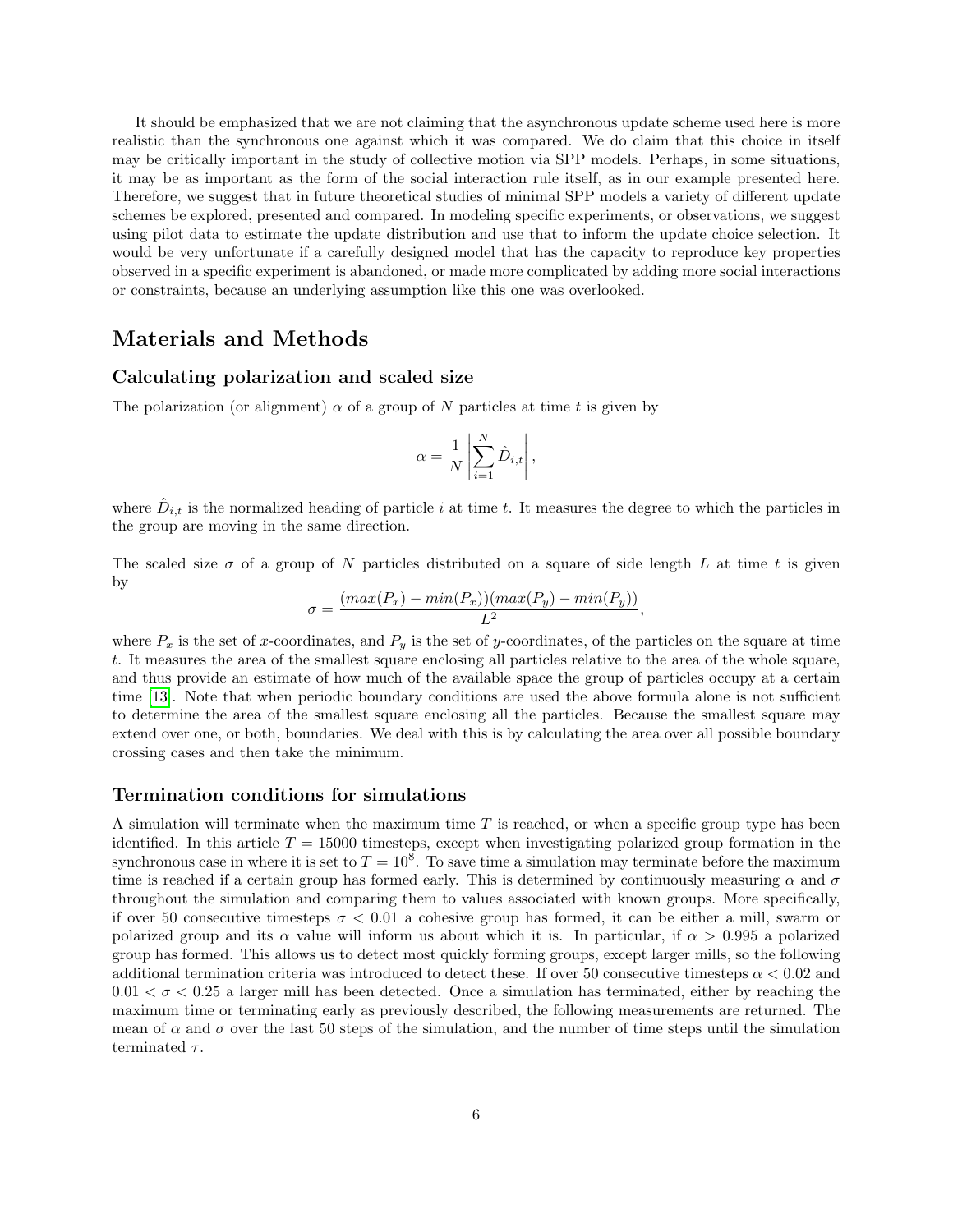### Acknowledgments

This work was supported by a grant from HHMI to Lafayette College under the Precollege and Undergraduate Science Education Program, and a grant from the Swedish Research Council to D.S. (2015-06335).

### References

- <span id="page-6-0"></span>[1] Reynolds CW. Flocks, herds and schools: A distributed behavioral model. ACM SIGGRAPH computer graphics. 1987;21(4):25–34.
- <span id="page-6-1"></span>[2] Couzin ID, Krause J, James R, Ruxton GD, Franks NR. Collective memory and spatial sorting in animal groups. Journal of theoretical biology. 2002;218(1):1–11.
- <span id="page-6-2"></span>[3] Vicsek T, Zafeiris A. Collective motion. Physics Reports. 2012;517(3):71–140.
- [4] Strömbom D, Siljestam M, Park J, Sumpter DJ. The shape and dynamics of local attraction. The European Physical Journal Special Topics. 2015;224(17-18):3311–3323.
- <span id="page-6-3"></span>[5] Barberis L, Peruani F. Large-Scale Patterns in a Minimal Cognitive Flocking Model: Incidental Leaders, Nematic Patterns, and Aggregates. Physical Review Letters. 2016;117(24):248001.
- <span id="page-6-4"></span>[6] Hemelrijk CK, Hildenbrandt H. Self-Organized Shape and Frontal Density of Fish Schools. Ethology. 2008;114(3):245–254.
- [7] Lopez U, Gautrais J, Couzin ID, Theraulaz G. From behavioural analyses to models of collective motion in fish schools. Interface focus. 2012;2(6):693–707.
- <span id="page-6-5"></span>[8] Fine BT, Shell DA. Unifying microscopic flocking motion models for virtual, robotic, and biological flock members. Autonomous Robots. 2013;35(2-3):195–219.
- <span id="page-6-6"></span>[9] Ginelli F, Chat´e H. Relevance of metric-free interactions in flocking phenomena. Physical Review Letters. 2010;105(16):168103.
- [10] Lemasson BH, Anderson JJ, Goodwin RA. Motion-guided attention promotes adaptive communications during social navigation. In: Proc. R. Soc. B. vol. 280. The Royal Society; 2013. p. 20122003.
- <span id="page-6-7"></span>[11] Kunz H, Hemelrijk CK. Simulations of the social organization of large schools of fish whose perception is obstructed. Applied Animal Behaviour Science. 2012;138(3):142–151.
- <span id="page-6-8"></span>[12] Bode NW, Faria JJ, Franks DW, Krause J, Wood AJ. How perceived threat increases synchronization in collectively moving animal groups. Proceedings of the Royal Society of London B: Biological Sciences. 2010;p. rspb20100855.
- <span id="page-6-9"></span>[13] Strömbom D. Collective motion from local attraction. Journal of theoretical biology.  $2011;283(1):145-$ 151.
- <span id="page-6-10"></span>[14] Lemasson BH, Anderson JJ, Goodwin RA. Collective motion in animal groups from a neurobiological perspective: the adaptive benefits of dynamic sensory loads and selective attention. Journal of theoretical biology. 2009;261(4):501–510.
- <span id="page-6-11"></span>[15] Couzin ID, Krause J, Franks NR, Levin SA. Effective leadership and decision-making in animal groups on the move. Nature. 2005;433(7025):513–516.
- [16] Strömbom D, Mann RP, Wilson AM, Hailes S, Morton AJ, Sumpter DJ, et al. Solving the shepherding problem: heuristics for herding autonomous, interacting agents. Journal of The Royal Society Interface. 2014;11(100):20140719.